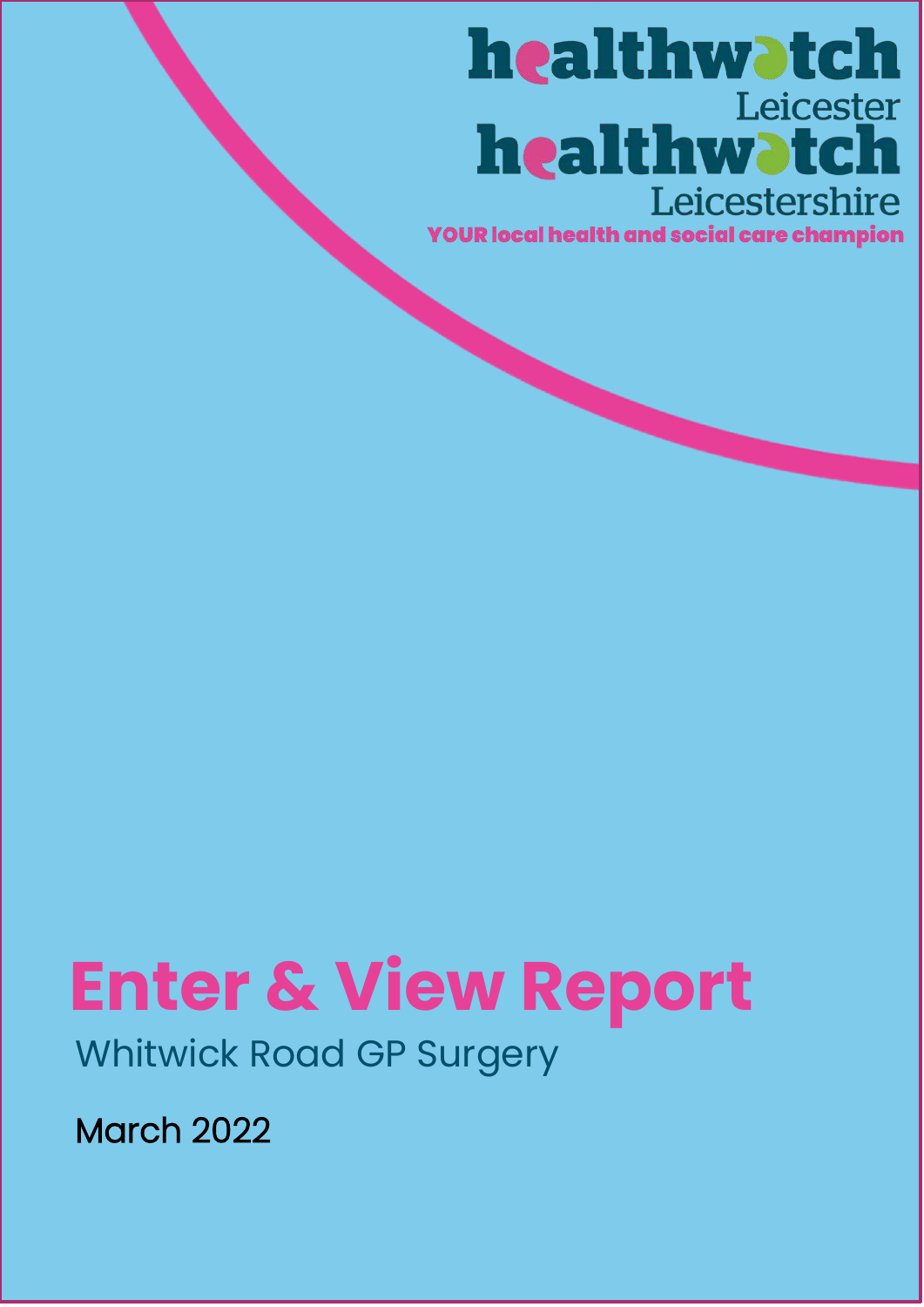## **Contents**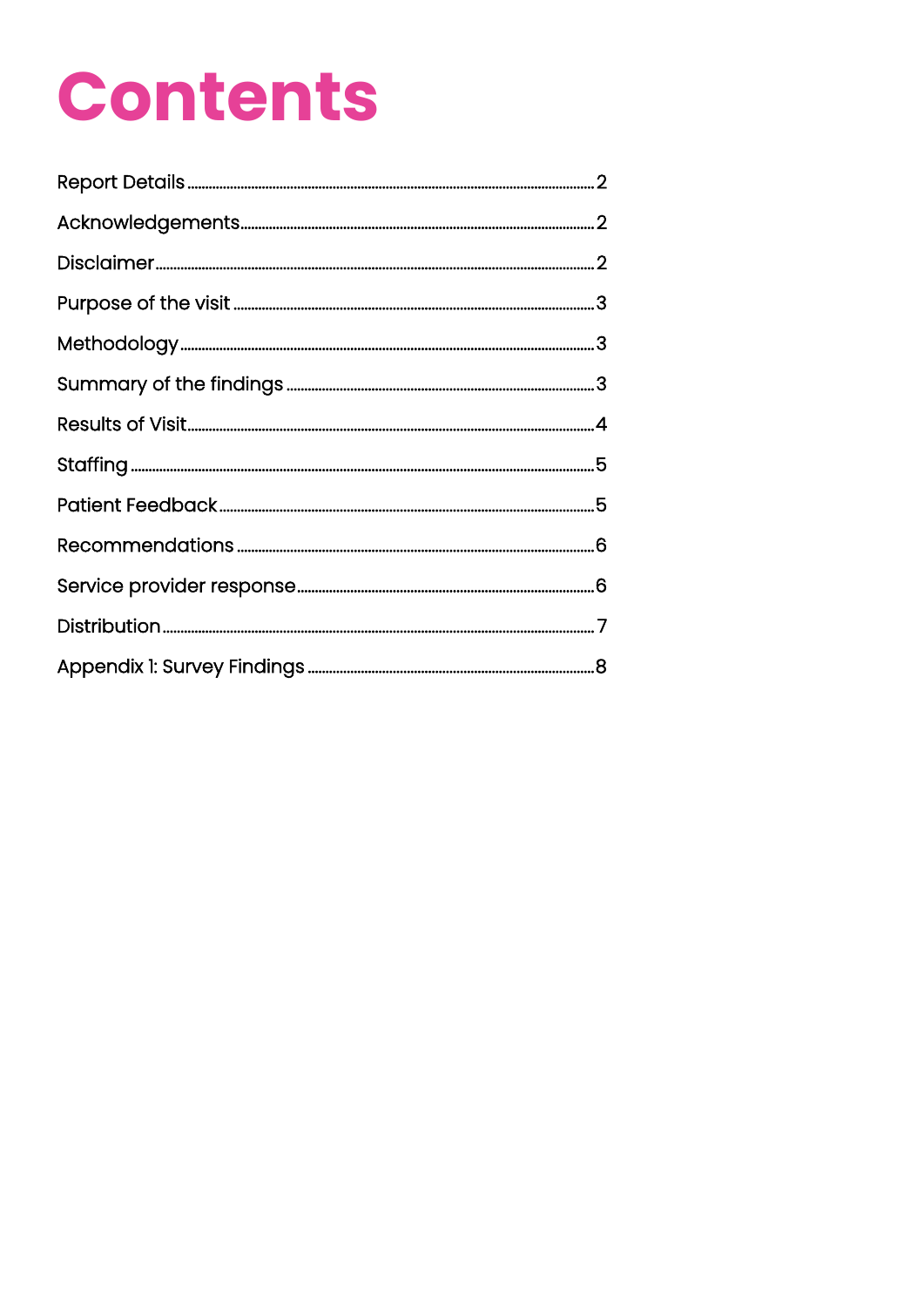# **Report Details**

| <b>Details of Visit</b>                                    |                                         |
|------------------------------------------------------------|-----------------------------------------|
| <b>Service Address</b>                                     | Whitwick Road, Coalville LE67 3FA       |
| Service Provider                                           | <b>Whitwick Road Surgery</b>            |
| Date and Time                                              | 16 March 2022, 10am                     |
| <b>Authorised Representatives</b><br>undertaking the visit | Kim Marshal-Nichols and Howard Marshall |

## **Acknowledgements**

Healthwatch Leicester and Healthwatch Leicestershire would like to thank the service provider, patients and staff for their contribution to the Enter & View Programme.

#### **Disclaimer**

Please note that this report relates to findings observed on the specific date set out above. Our report is not a representative portrayal of the experiences of all service users and staff, only an account of what was observed and contributed at the time.

This report is written by volunteer Enter and View Authorised Representatives who carried out the visit on behalf of Healthwatch Leicester and Healthwatch Leicestershire.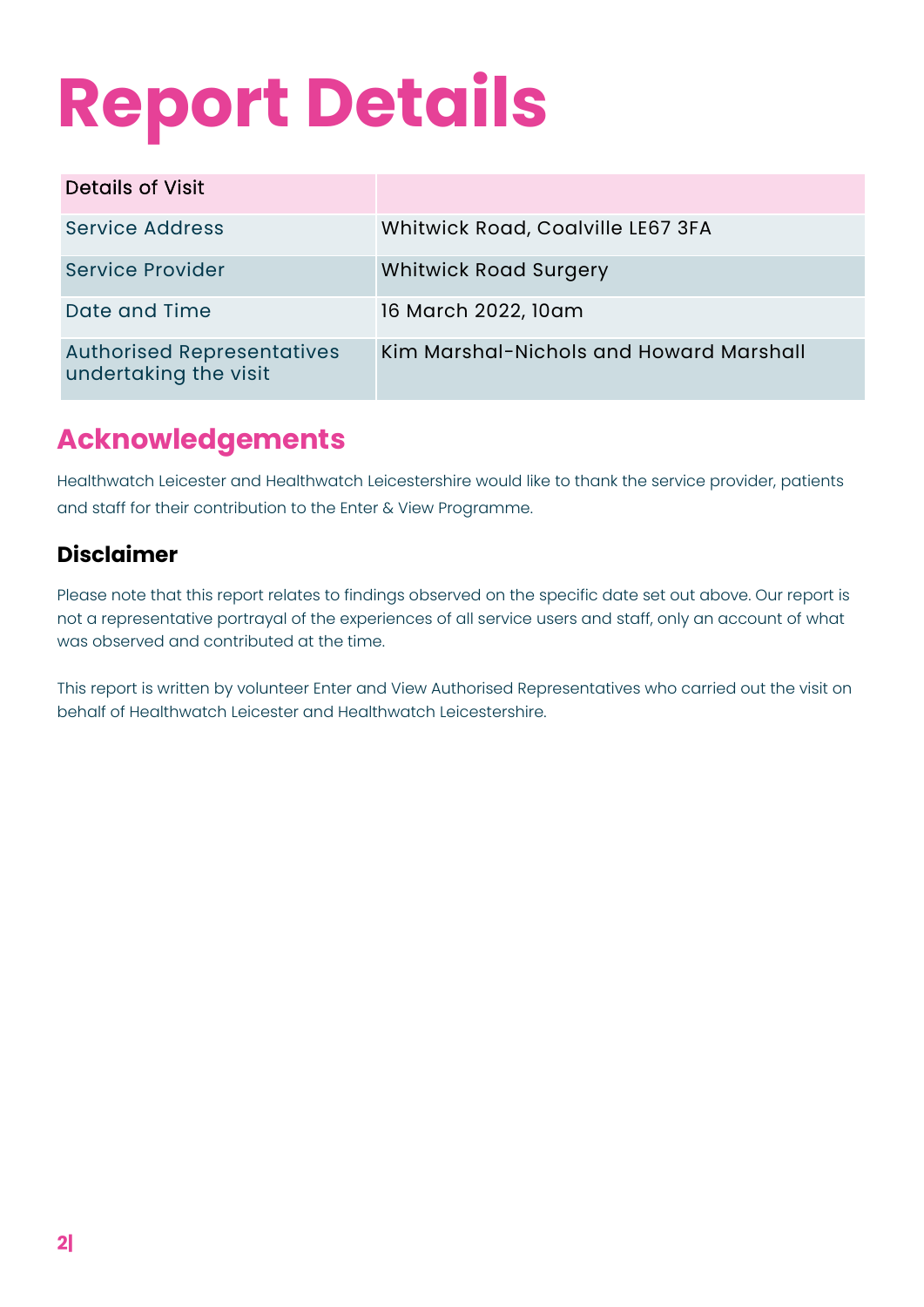# **Purpose of the visit**

- To gather patient views of the service provided at Whitwick Road Surgery
- To observe the facilities and operation of the service
- To observe patient access

### **Methodology**

This was an announced Enter and View visit.

We contacted the Practice Management Team in advance and had access to communal areas during our visit.

The visit was observational, involving the Authorised Representatives observing the surroundings to gain an understanding of how patients engaged with reception staff and the facilities.

To reach patients, we spoke to the management team prior to the visit about using the GP text messaging service. The text message was sent to the patients and we received 49 responses.

At the end of the visit, we gave our initial findings to the Management team.

## **Summary of the findings**

- The waiting areas were spacious and clean.
- 96% of patients have had a telephone or online consultation with the doctor.
- Patients told us that the telephone system could be improved, and people found it frustrating to call at 8am to get an appointment.
- However, 74% of patients told us that for urgent appointments they could normally see the doctor or nurse on the same day.
- Patients highly rated the repeat prescription service.
- 92% of patients were 'completely or very satisfied' with the quality of medical care and treatment at this surgery.

## **Results of Visit**

#### **The Practice**

Whitwick Road GP Surgery is a small single story surgery located in Coalville, North West Leicestershire, and serves approximately 7,000 of the population of Coalville and some of the surrounding villages.

There is a car park for patients with clearly identifiable disabled car parking spaces. There are four other GP practices in the area.

#### **Surgery Layout**

There is a spacious waiting area for patients and a new floor has recently been laid.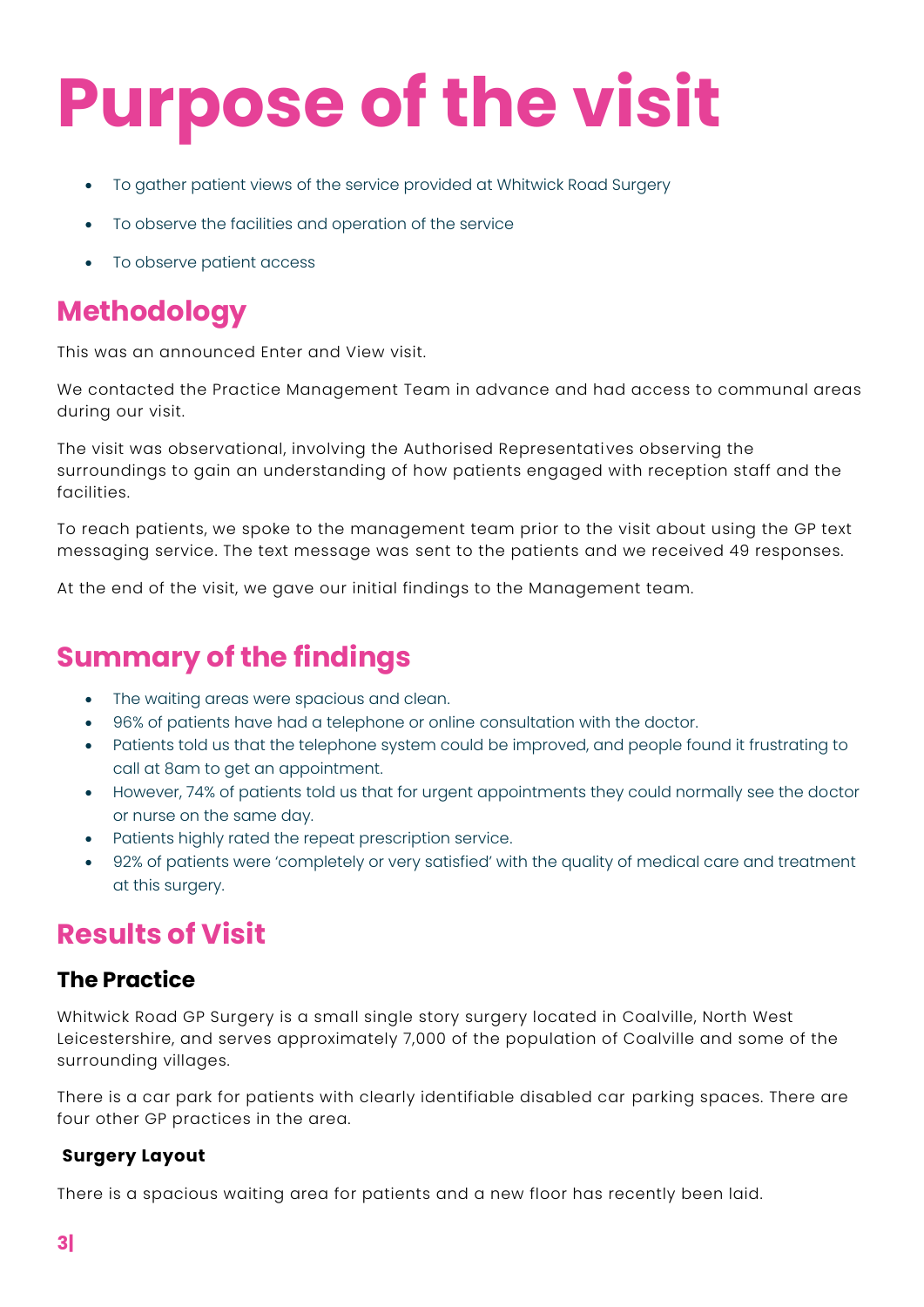We noted that there was no electronic call system and patients are called to their appointments by their doctor or nurse.

There are no 'public' blood pressure machines, and all checks are being done by the staff.

There's a small staff room, which is also used as a storage for paperwork. Signage within and outside the surgery was being updated during our visit.

#### **Reception and waiting areas**

The reception area was shielded by windows with a roped off area to discourage patients getting too close. Some of the chairs in the waiting area had arm rests to help patients sitting down and standing up. There was no background music. Everywhere looked clean.

We were told that the surgery has planning permission for a much needed extension and currently waiting for approval from the Clinical Commissioning Group, which will give them two additional treatment rooms, a meeting room, records room and medical storage room.

#### **Accessibility**

There are disabled toilets with emergency alarms.

There is a children's waiting area with a decorated wall to help children to take their mind of having their vaccinations. We noted that breast feeding facilities were provided.

A Nursing Home is very close by, which is visited by the surgery staff. We were told by the staff that a lot of the patients have Chronic obstructive pulmonary disease (COPD) and asthma or both and numbers are rising, especially since Covid-19.





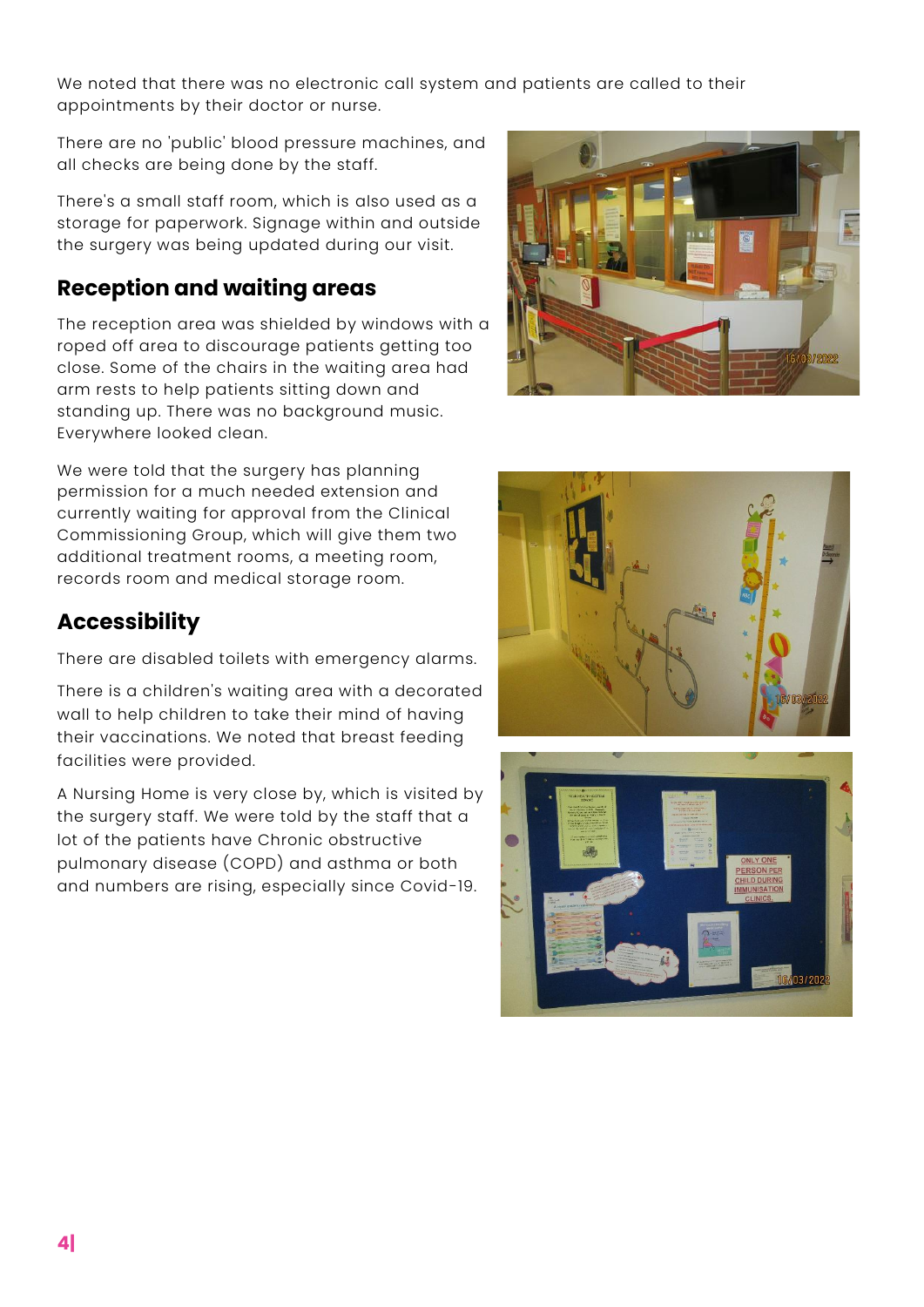#### **Staffing**

We were told that there are 4 GPs, (2 male, 2 female), of which two are partners and two salaried; 2 Practice Nurses, 1 Health Care Assistant (HCA), 1 Phlebotomist and 1 Advanced Nurse Practitioner (ANP).

The surgery is currently advertising for another GP, which is their 3rd attempt following previous unsuccessful attempts.

There is also an in house Pharmacist and a Physiotherapist who visits 2 days a week.

We were told by the staff that, as a rule, patients can see the GP they want.

#### **Appointment Times**

Appointment times are from 8am – 6pm with extended hours from 7.30am and an on-call doctor until 6.30pm.

#### **Missed Appointments**

The surgery allows 10 minutes of lateness, although there is some degree of flexibility, i.e., if a patient calls in to say they are stuck in traffic, they will do their best to accommodate them when the doctor/ nurse can fit them in.

We were told by Operation Manager and the Practice Manager that patients prefer telephone appointments, but the doctors prefer face to face, as phone appointments tend to take longer.

#### **Prescriptions**

There is a pharmacy attached to the surgery and there is an in-house pharmacist.

#### **Patient Opinions**

There is a very active Patient Participation Group (PPG) with over 20 members which meet with the surgery regularly.

#### **Practice website**

The website is maintained in-house, but it is dated and not easy to use. This is recognised by the management who are looking into alternative website developers.

The surgery use 'Engage Consult', a triage system and SystmOne is available via the website.

#### **Patient Feedback**

A survey was sent to the GP patients using the text messaging service, and we received 49 responses. We also gave patients the opportunity to contact us via telephone to share their feedback.

See Appendix 1 for the survey responses. Where we asked for comments, we have themed the responses and provided a selection of patient comments.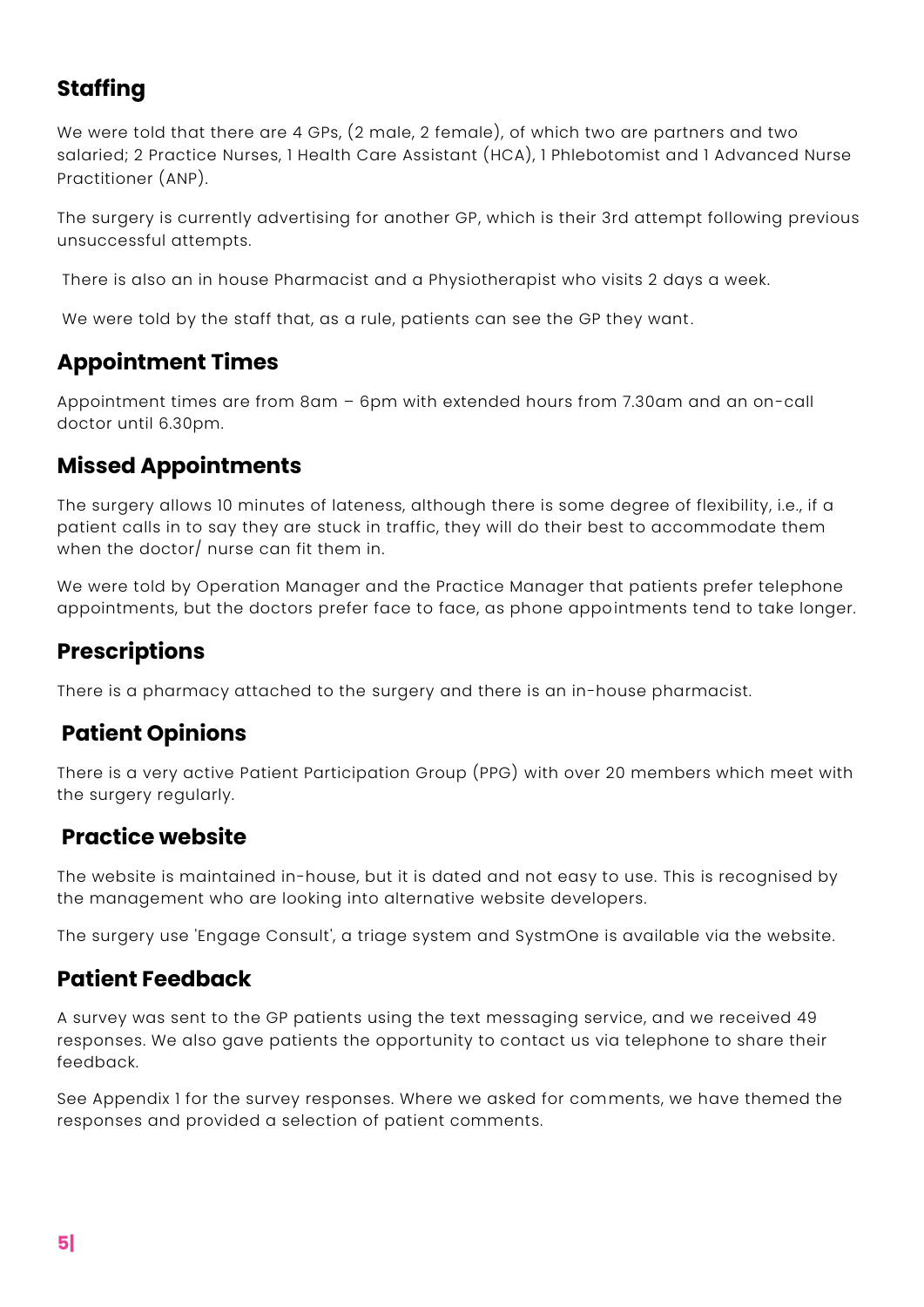## **Recommendations**

Both the Practice Manager and Operations Manager, seemed very passionate about their Practice and patients, saying "it's like a family". Hopefully, the CCG will grant permission to have the extension allowing more treatment rooms and much needed storage areas.

We recommend that Whitwick Road GP Practice

- 1. Consider all the comments recorded from patients and what the implications are for the operation of the practice.
- 2. The findings did indicate that the telephone booking system is a frustration to patients. We recommend that the surgery considers all options for patients to make appointments, including online systems.
- 3. Have information for patients explaining the triage system in place.
- 4. Routinely offer the patient the choice of seeing the doctor or nurse of their choice.
- 5. Review the practice website and ensure that it is up to date.

## **Service provider response**

The report was agreed with the Service Provider as factually accurate. They have provided the following responses to the report:

The practice has read the report and discussed at full staff meeting so we can all have knowledge of the feedback from both patients and Healthwatch.

The practice has installed a TV screen that enables the clinicians to call patients in if they wish, but most still prefer to call their patients in themselves feeling that this gives a more personal touch. The practice has new signs outside and new infection control notice boards in the reception area, one of which is designated to the PPG.

After the meeting as we discussed we have a new website that allows patients to give feedback and is set out more user-friendly.

After discussion the clinical staff have moved to more face-to-face appointments, as they prefer this, at present the majority are face to face but the practice is happy to adhere to the patients requests and amend available appointments to suit.

The practice is aware the telephone system is under pressure at present and we are currently looking at alternative options. The practice now has 7,500 patients a large increase over the last couple of years which has put pressure on the current system along with the covid pandemic all have had an impact on the current system and updated system is required.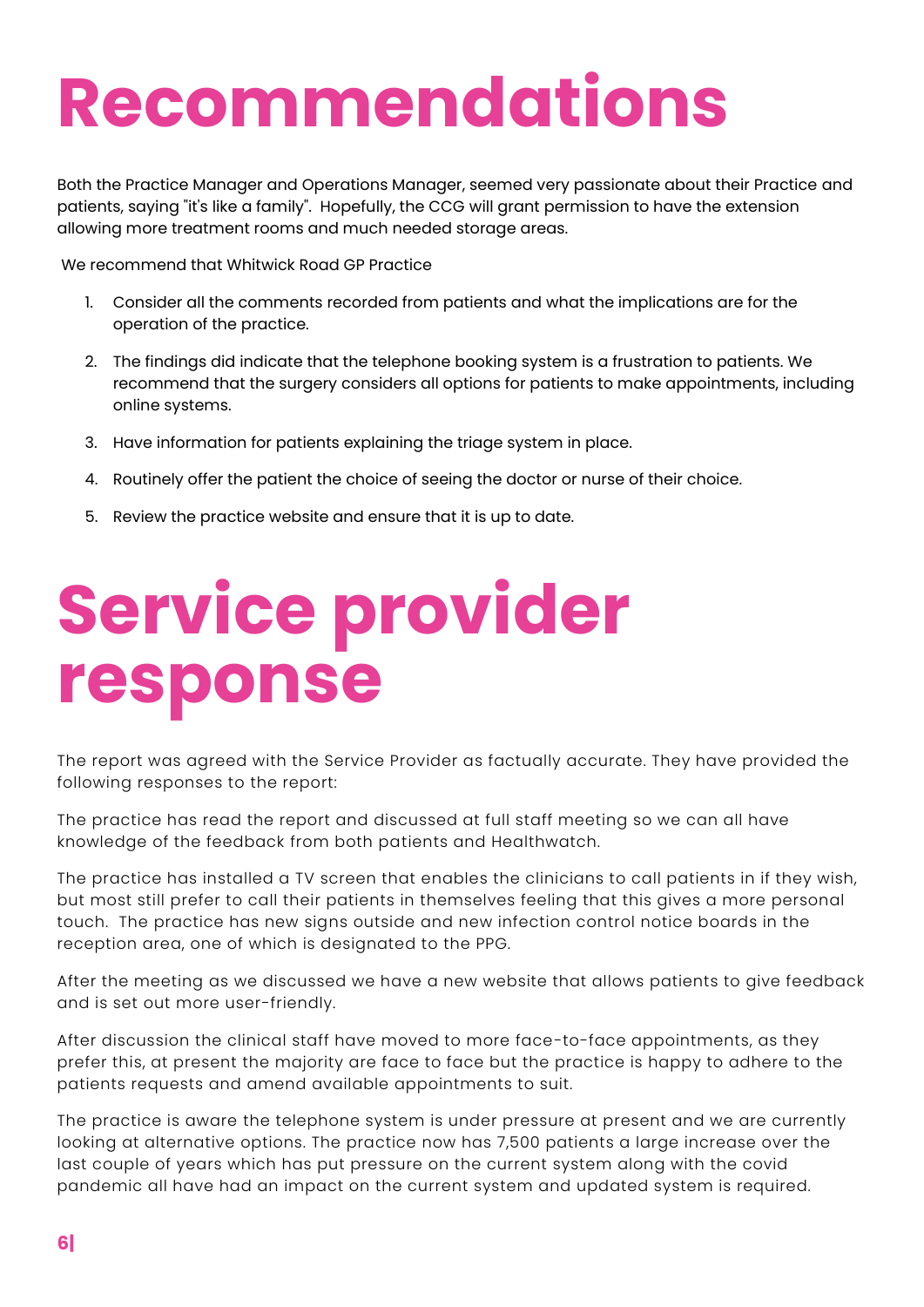The practice is using an online option for routine queries, and this is reviewed regularly to see how this is working.

The practice continues to obtain feedback from patients, via friends and family, online questionnaire, PPG and just via phone to staff.

The extension has been agreed and we hope in the coming months this will be completed and give us additional much needed space.

All staff at the practice continue to be committed to helping our patients the best we can, considering the current climate regarding recruitment within general practice and the difficult situation over the last couple of years, we continue to try and offer the best possible service to our patients we can.

## **Distribution**

#### **The report is for distribution to the following:**

- Whitwick Road GP Surgery
- Care Quality Commission (CQC)
- Leicestershire County Council (LCC)
- West Leicestershire Clinical Commissioning Group (WLCCG)
- NHS England (Leicestershire and Lincolnshire) Local Area Team
- Healthwatch England and the local Healthwatch Network
- Published on [www.healthwatchll.com](http://www.healthwatchll.com/)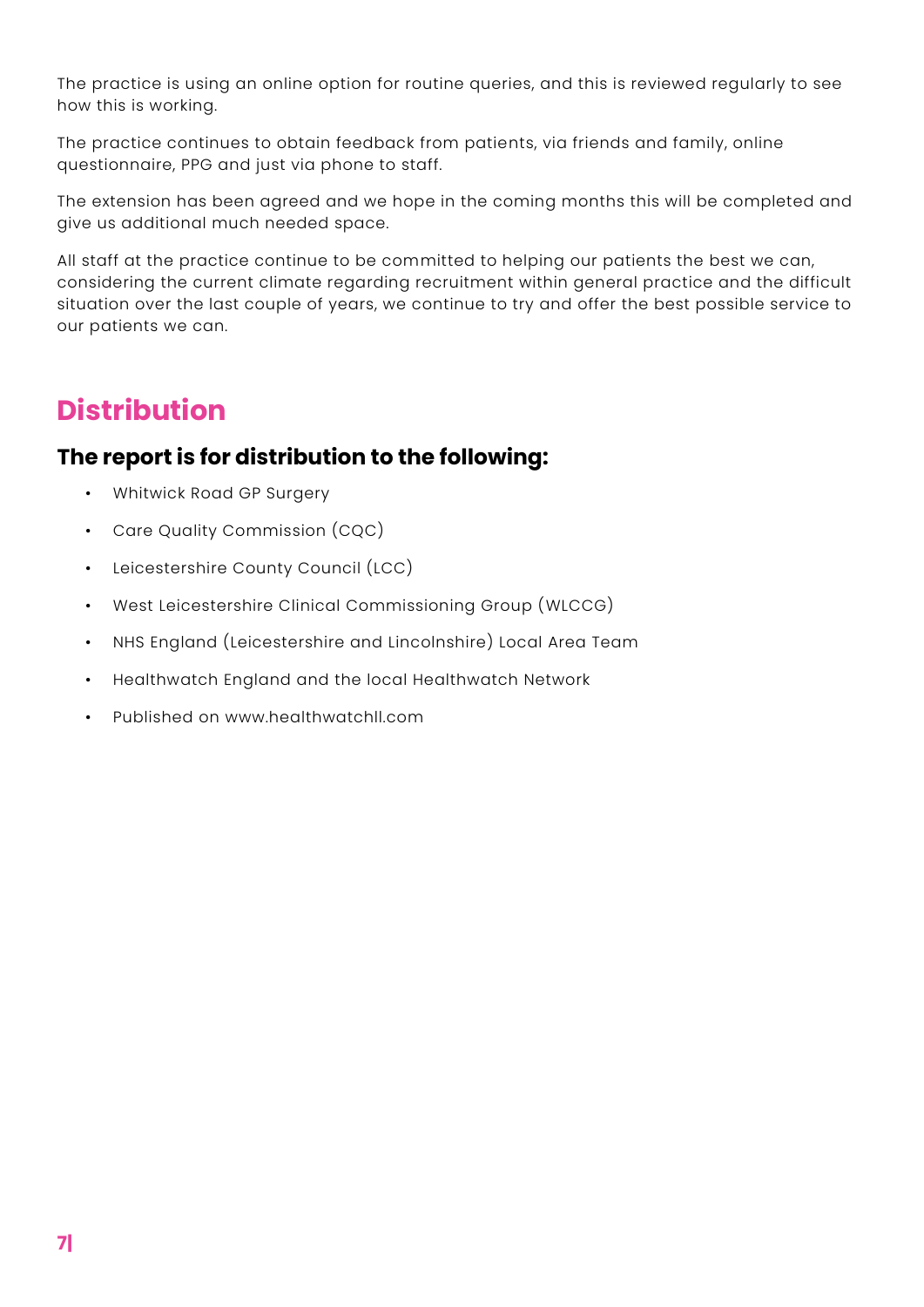# **Appendix 1: Survey Findings**

## **49 Patients**

#### **Q1. How would you rate this GP Practice?**

| 53% Very Good   |
|-----------------|
| <b>32% Good</b> |
| 9% Ok           |
| 6% Poor         |

#### **Q2. What do you like most?**

## **Main themes: Friendly, Efficiency, Staff, Helpful, Availability**

- "The practice is always well organised, clean and safe during these difficult times".
- "Staff are friendly and efficient."
- "Consistently supply a service exceeding my expectations of a busy surgery."
- "Patient care is evident. Efficient service."

#### **Q3. What do you dislike the most?**

## **Main themes: Phone waiting times, Appointment availability, No face to face appointments**

- "Availability for appointments and hard to prebook."
- "No face to face appointments sometimes it's hard to talk over the phone."
- "The time it takes to get through on the phone and you have to ring at 8am to get a face to face appointment. I used three phones to try to get through on the phone started ringing at 7.59 eventually got through at 8.20am. 120 calls. You should not have to ring at 8am to get an appointment most people are at work."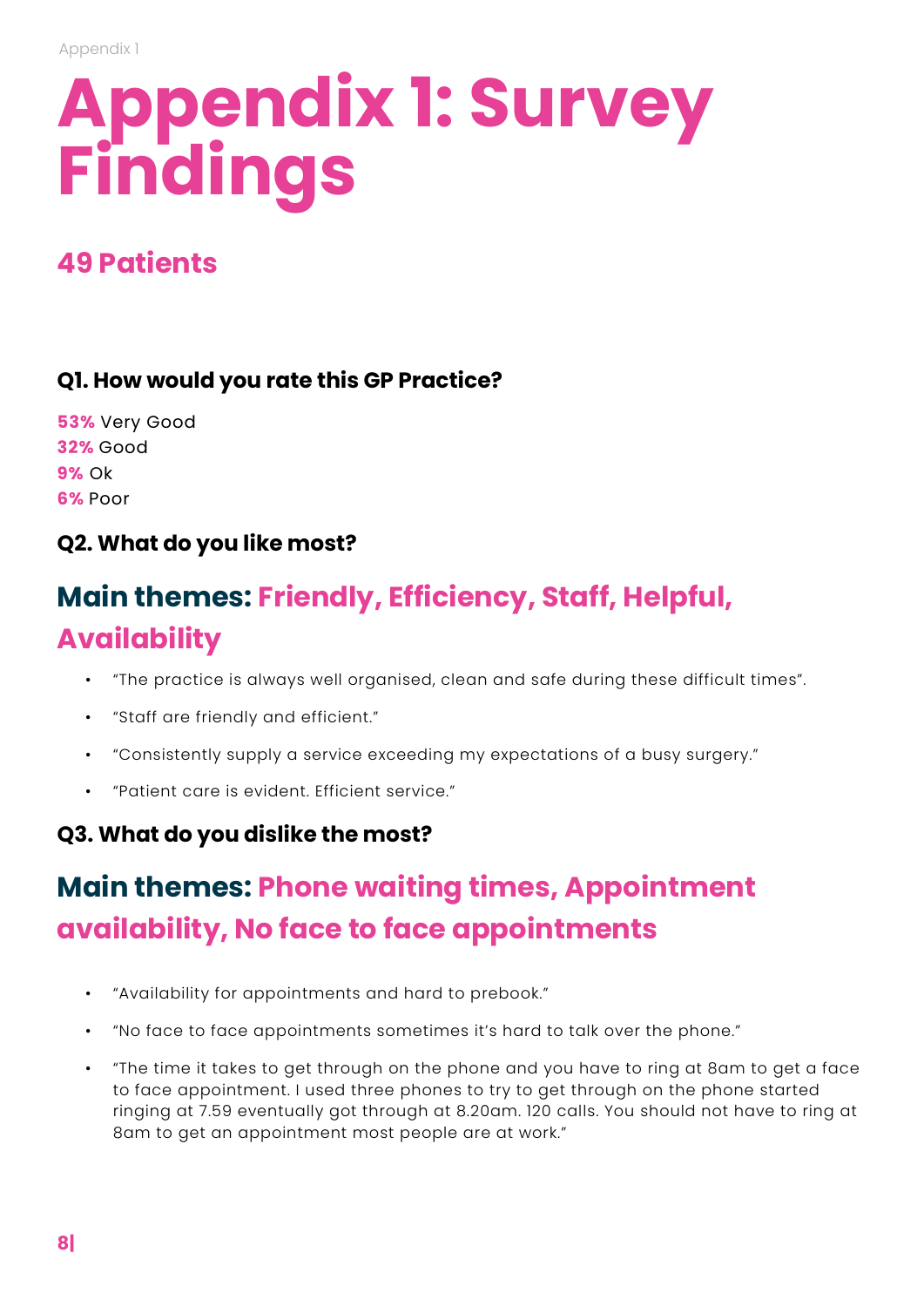- "After appointment at the doctors, I was told I needed to be seen again when I came out and asked to book the appointment I was told that I had to phone. They couldn't do it while I was there".
- "Not being able to get an appointment after ringing for 30mins."

#### **Q4. What is your experience of getting an appointment at your GP practice?**

**48%** Positive **38%** Mixed **15%** Negative

## **Main themes: Long telephone waiting times, lack of availability, not accessible**

- "Held in a queue, all appointments have gone when it's your turn."
- "Never get appointment unless it's an emergency."
- "Can't always ring at time required"
- "Very difficult to contact for an appointment. Online booking has been removed".

#### **Q5. What method do you use to book an appointment? (tick all that apply)**

**90%** Telephone **8%** Online booking Service **2%** In Person

#### **Q6. When making your appointment, are you given the option of seeing the doctor or the nurse?**

**58%** No **42%** Yes

## **Main themes: No preference asked, sometimes asked, by telephone consultation only**

- "You can't see a doctor until you have had a telephone appointment."
- "Sometimes given the option."
- "Don't get asked preference."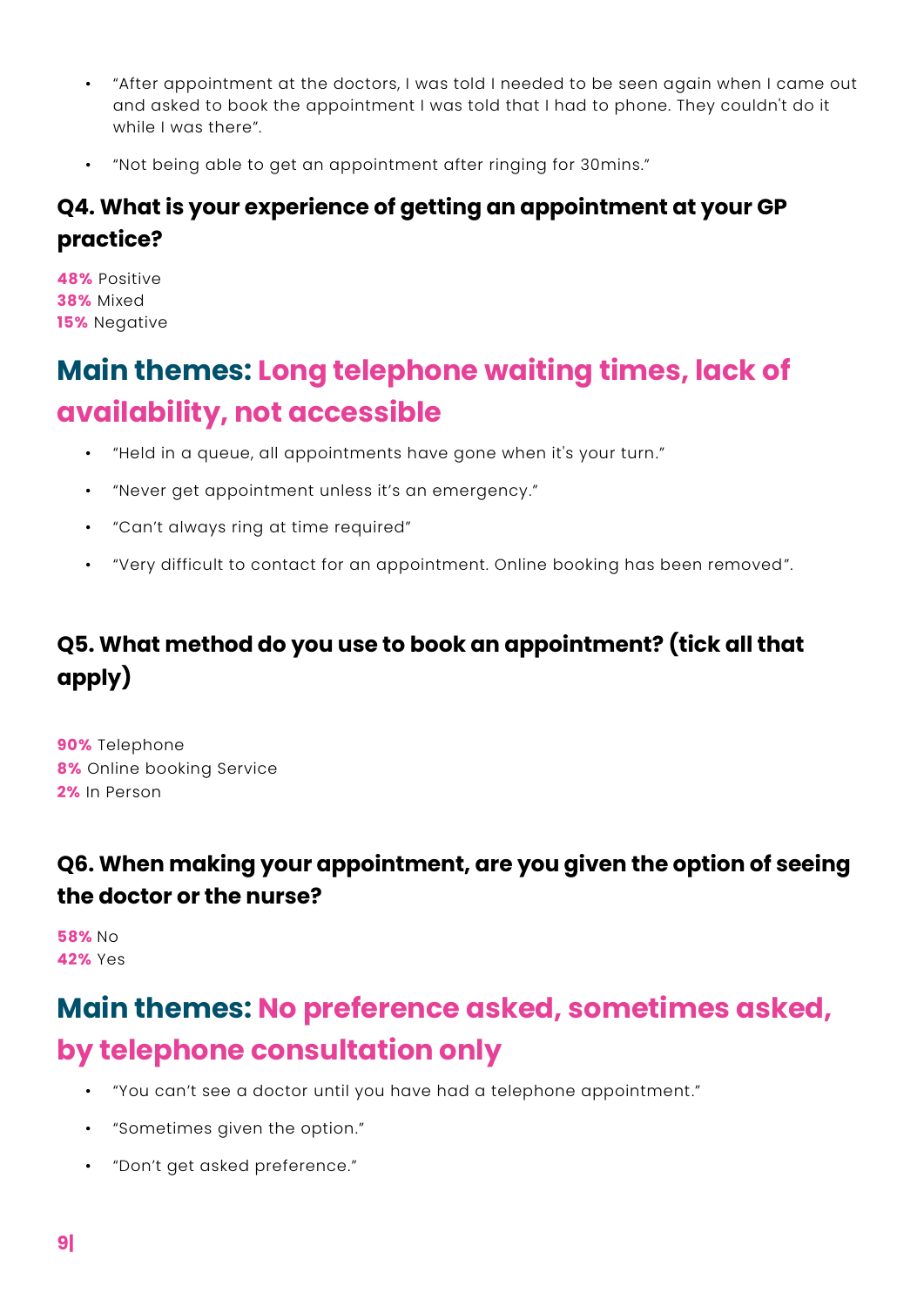#### **Q7. Do you always see the doctor or nurse of your choice?**

**47%** No **17%** Yes **36%** Sometimes

#### **Q8. Have you had a telephone or online consultation with your doctor?**

**96%** Yes **4%** No

### **Main Themes: Good, Prefer face to face, Okay**

- "Would rather speak face to face."
- "Ok but you feel rushed and forget to mention things."
- "Due to covid I thought it was a good option."
- "No problem at all. Doctors invite you for a face to face when deemed necessary."
- "I would've preferred in person at the time but looking back my issue was resolved over the phone, so it's fine."

#### **Q9. For urgent appointments, can you normally see the doctor or nurse on the same day?**

**74%** Yes **26%** No

## **Main Themes: Low accessibility, Very good, Good staff**

- "Only if you call in the morning."
- "Sometimes you can and sometimes it's hard."
- "Unfortunately, there are occasions when you can't see anyone the same day which can be very disappointing and frustrating."
- "Usually, all the appointments have gone by 8.15am, so you have to try the whole process of ringing back the next day."

#### **Q10. How satisfied are you with the practice opening hours?**

**56%** Completely satisfied **38%** Very satisfied **4%** Moderately satisfied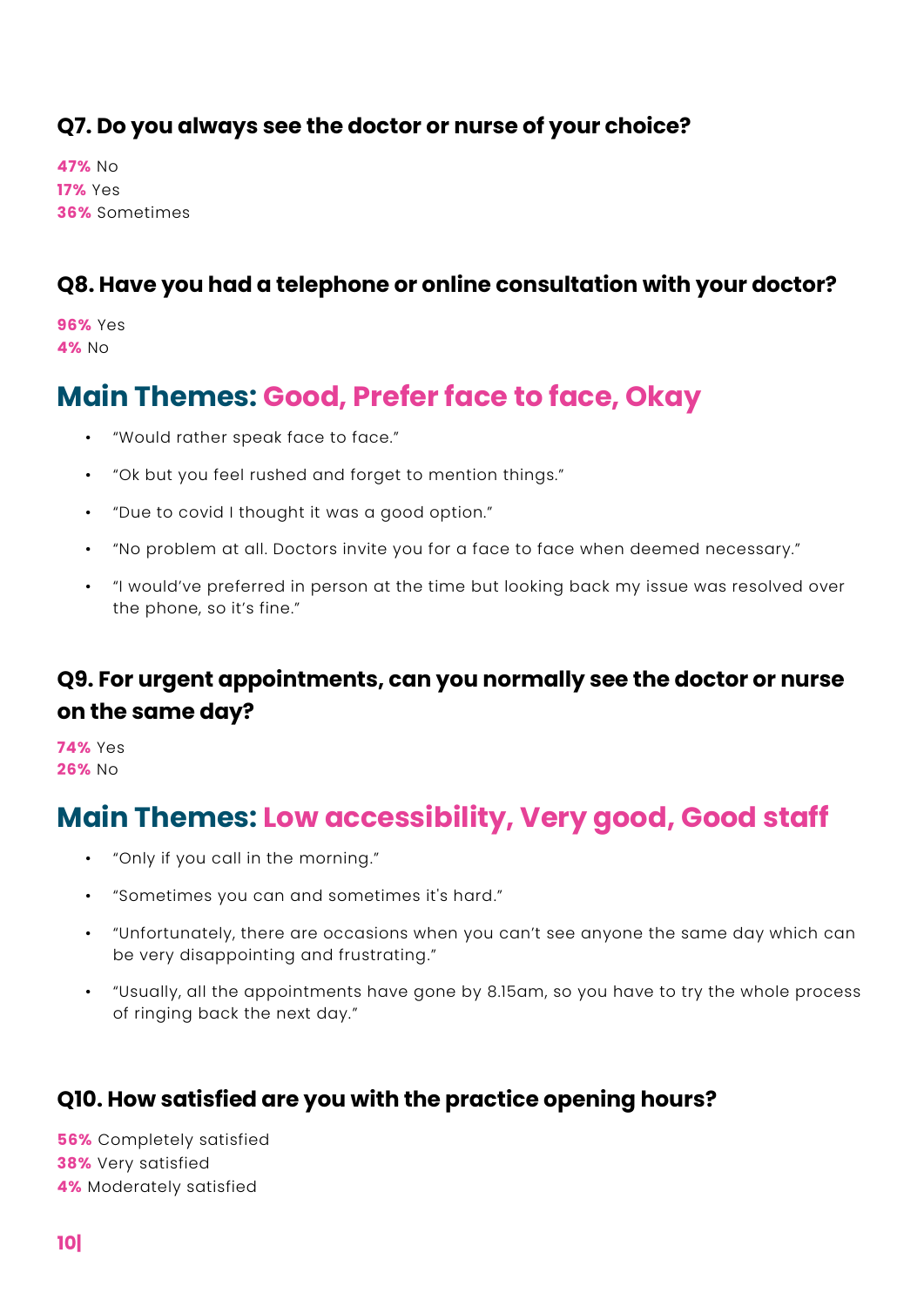#### **Q11. How would you rate the reception service?**

**45%** Very good **34%** Good **5%** OK **14%** Poor **2%** Very poor

### **Main Themes: Slow, Rude, Polite, Helpful**

- "Certain receptionists are not always helpful, most are lovely."
- "Always pleasant and informative."
- "They can be abrupt at times."

#### **Q12. What is your experience of getting repeat prescriptions?**

**78%** Positive **18%** Mixed **4%** Negative

## **Main Themes: Efficient, easy online system, lack of communication**

- "Easy online."
- "The system works very well and medication is delivered to me by Lloyds Pharmacy who are situated next door to the surgery."
- "You can ask either the surgery or pharmacy for your repeat and stuff is missing even though you have received regularly and when asking why you are being told that you have to wait three days because you are only just asking for the medication."

#### **Q13. How do you rate the quality of medical care and treatment at this surgery?**

**54%** Completely satisfied **38%** Very satisfied **6%** Moderately satisfied **2%** Slightly satisfied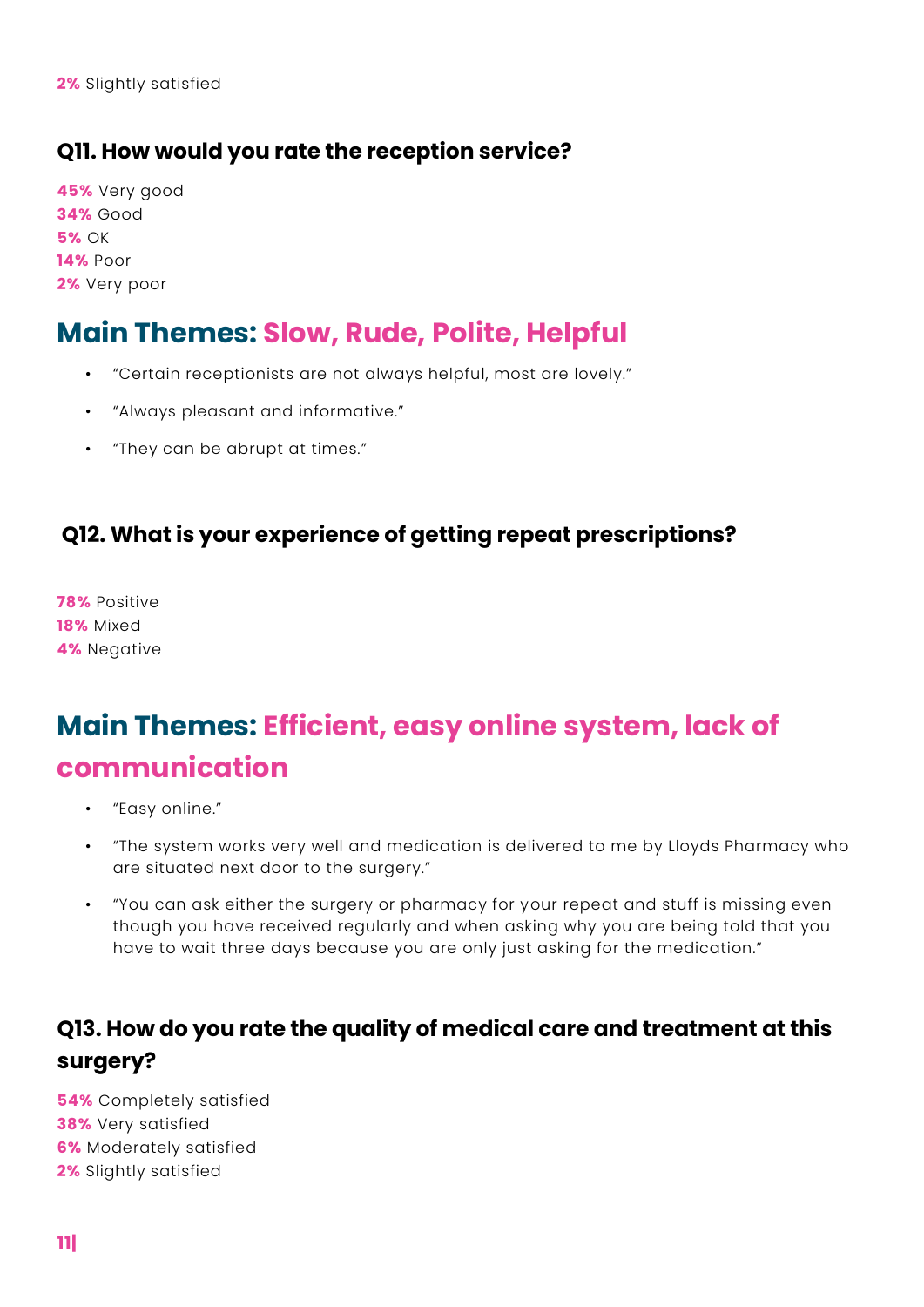#### **Q14. What single change would improve your experience of accessing care at your GP practice?**

## **Main Themes: Better phone systems, More appointments, more accessibility**

- "Better telephone system can take over 45 mins to try and make an appointment at 8am."
- "More flexible appointments out of normal working times."
- "Ability to book appointments in advance (phone or website)."
- "Being able to book an appointment online or even routine appointments in advance online."